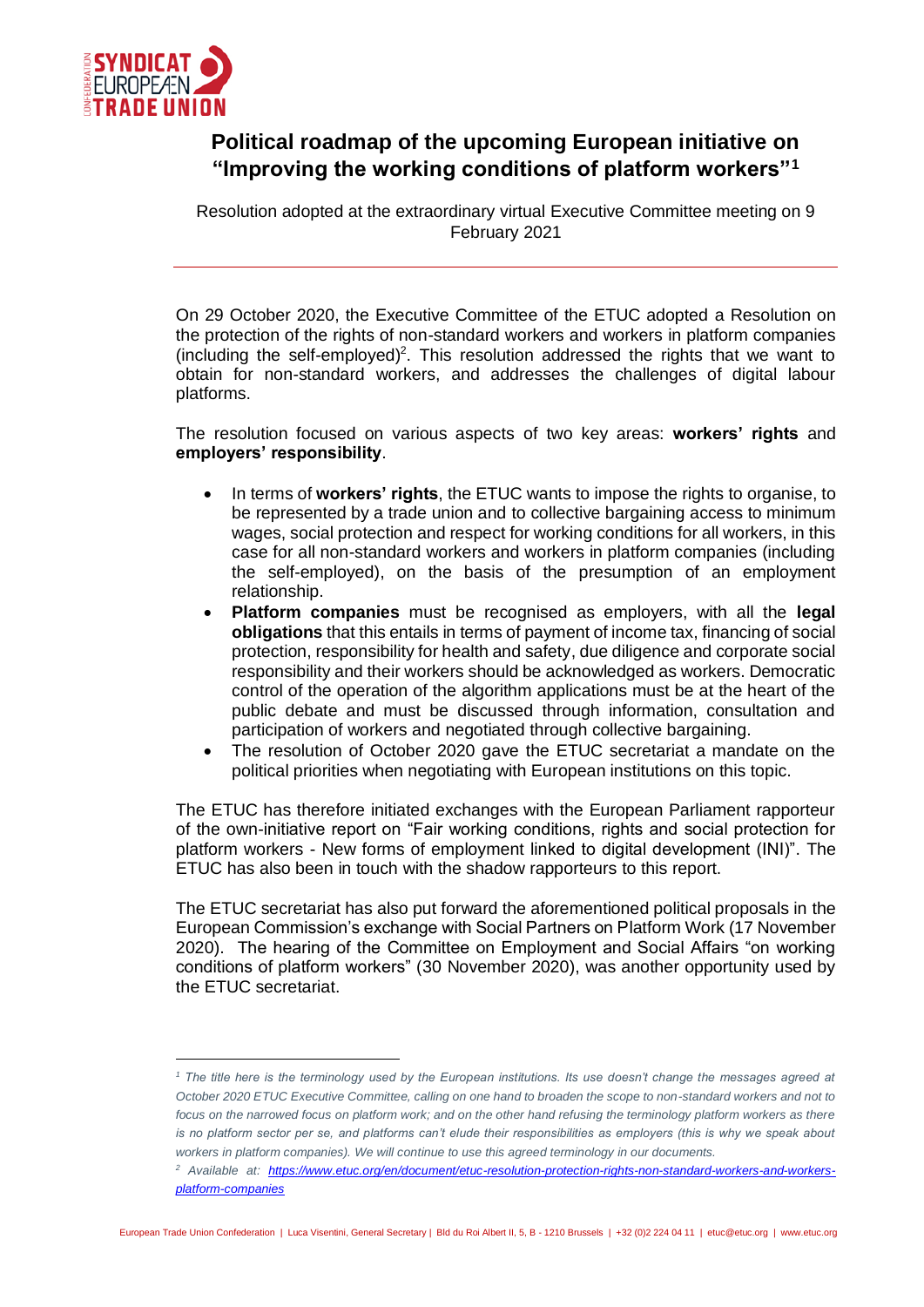A policy debate of the employment and social policy ministers "on human-centric work: Ensuring fair working conditions and social protection in the Platform Economy" was held on 3 December 2020, however social partners were not involved.

In the work program for 2021, the European Commission plans to work on "Improving the working conditions of platform workers" (legislative initiative, including an impact assessment; consultation of the social partners under Article 153 TFEU, Q4/Q1 2021).

This resolution aims at presenting to affiliates the expected timeline of initiatives of the European Parliament and the European Commission on workers in platform companies. Furthermore, it aims to reach an agreement on the roadmap to answer the social partners' consultation, which will foreseeably follow up on the provisions of the article 153 of the Treaty on the functioning of the European Union (TFEU).

| <b>European Parliament own-initiative report:</b> |                                                                                      |  |
|---------------------------------------------------|--------------------------------------------------------------------------------------|--|
|                                                   | <b>Mid-February:</b> Publication of the EMPL report "Fair working conditions, rights |  |
|                                                   | and social protection for platform workers - New forms of employment linked          |  |
|                                                   | to digital development (INI)".                                                       |  |
| $\bullet$                                         | 4 March: Consideration of draft report.                                              |  |
| $\bullet$                                         | 12 March: Deadline for tabling amendments to the report of the European              |  |
|                                                   | Parliament.                                                                          |  |
|                                                   | • 14-15 June: Vote at the Employment Committee.                                      |  |
|                                                   | • The ETUC Secretariat will continue to contribute to this process on the basis      |  |
|                                                   | of the Resolution adopted at ETUC Executive Committee on 29 October                  |  |
|                                                   | 2020.                                                                                |  |
|                                                   |                                                                                      |  |

## **European Commission initiative:**

| <b>24 February:</b> Publication of the first stage of the social partners' consultation |  |
|-----------------------------------------------------------------------------------------|--|
| (Article 153 TFEU)                                                                      |  |

- **3 March:** The ETUC will circulate, to the Executive Committee and the adhoc group "Non-standard workers and platform companies", a first draft reply based on the ETUC resolution adopted in October 2020.
- **8 March:** meeting of the ETUC ad-hoc group to discuss the draft reply
- **10 March:** deadline for amendments
- **15 March:** The ETUC will circulate an amended version of the first draft reply
- **22-23 March**: An Executive Committee discussion and adoption of the ETUC
- reply to the first stage of the social partners' consultation.
- **April-May-June (tbc):** Possible opening of second stage social partners' consultation (the calendar will be updated for this phase in due time)
- 4<sup>th</sup> quarter 2021: Possible publication of the initiative of the European Commission on "Improving the working conditions of platform workers".

The deadlines proposed above are tight, however this would allow for sufficient time to hold discussions with the affiliates, before the March Executive Committee.

Two key questions, which we can already identify as critical for advancing in our discussions relate to extend of the initiative and the scope of the two-stage consultation.

- As affiliates already flagged up in the Executive Committee in October, the ETUC will have to discuss whether an EU-wide initiative is needed, and if this is the case, on which aspects and dimensions of the initiative? What parts are to be dealt with at national level and what parts need EU-level action? To help in this discussion, the secretariat is working with a team of legal experts to elaborate